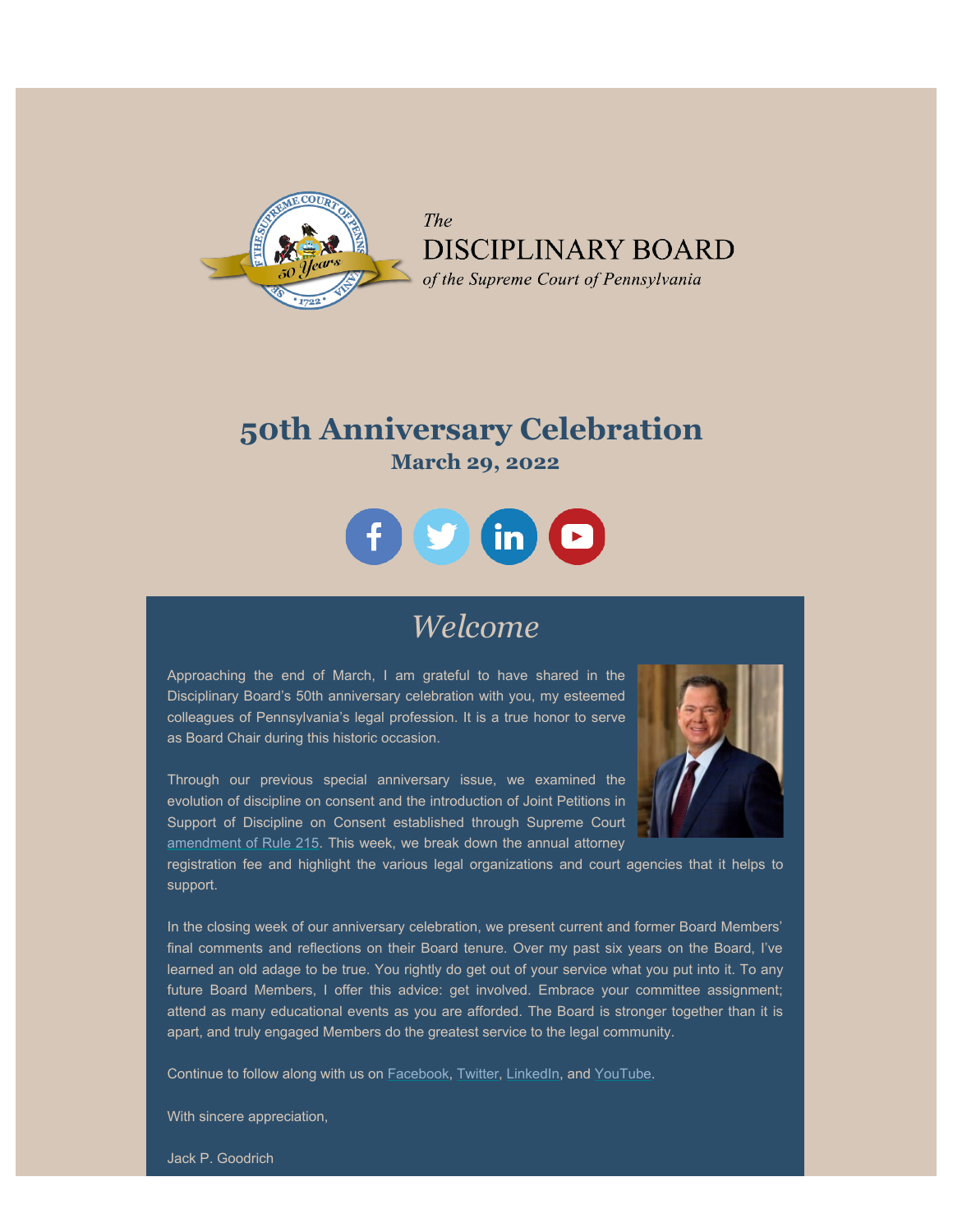# *Available to View in March...*

## The Retirement Discussion

There are only a few days left to view ["The Retirement Discussion" for FREE](https://www.pbi.org/Meetings/Meeting.aspx?ID=43006)! The program was presented in collaboration with the Pennsylvania Bar Association (PBA). Board Members and staff participated on a panel discussing a successful path to retirement. Highlighted topics included succession planning, license status options, applicable rules, ethical implications, and available resources.



*Please note that CLE credit is NOT earned when viewing the presentation for free at the above link. If you wish to purchase the on-demand video through the Pennsylvania Bar Institute for CLE credit, you may do so [here](https://www.pbi.org/Meetings/Meeting.aspx?ID=40925).*

### Upcoming Public Proceedings

We encourage you to observe our public disciplinary and reinstatement hearings, oral arguments, and public reprimands on the [Board's YouTube channel](https://www.youtube.com/channel/UC7Rzfgcm91b2y3TRTXAViHw). You can also view "Upcoming Public Proceedings" at the bottom of the Board's [home page](http://www.padisciplinaryboard.org/).

*Scheduled proceedings begin at 9:30 am unless otherwise noted.*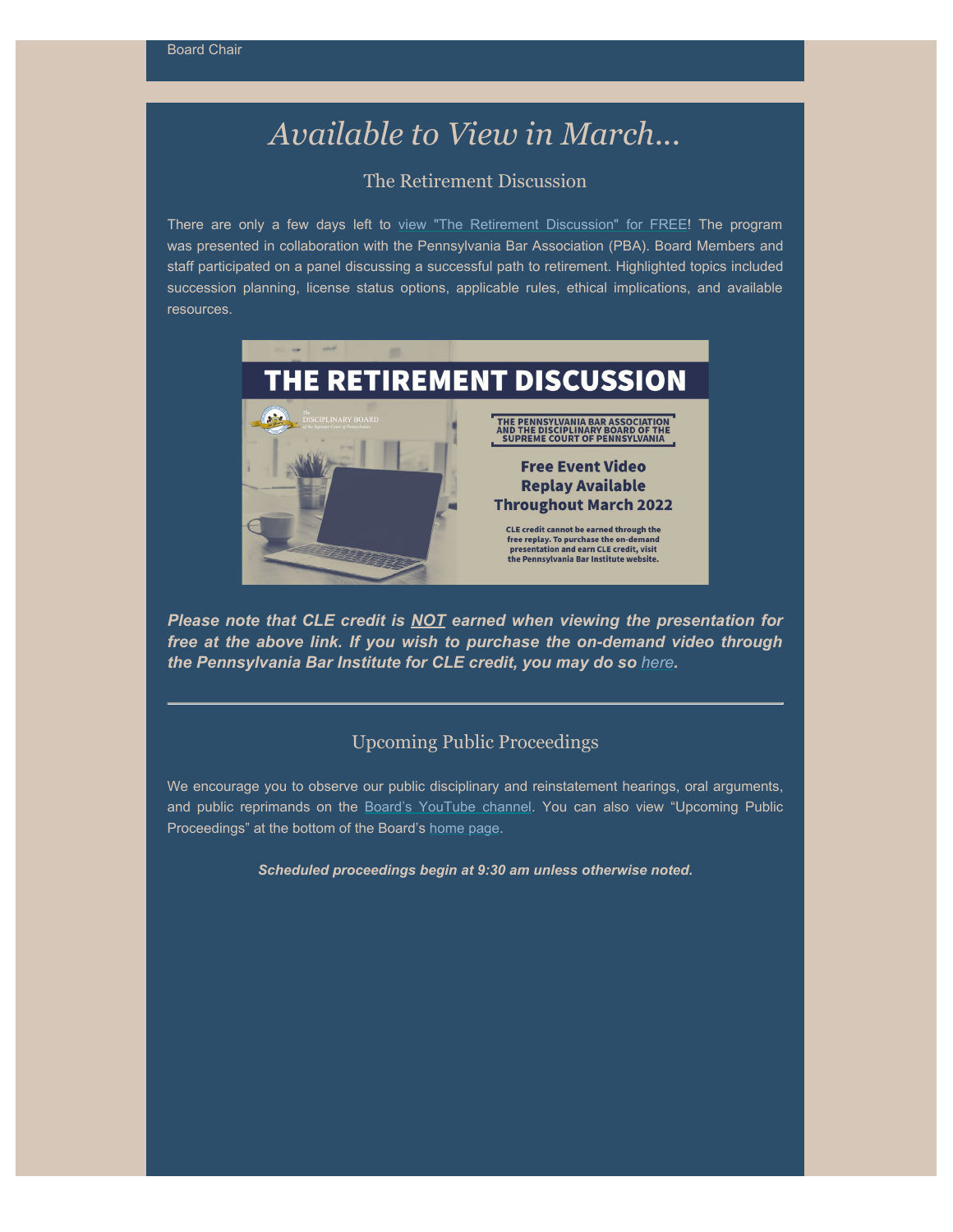| <b>April</b>                                   |                                 |                              |
|------------------------------------------------|---------------------------------|------------------------------|
| April 19                                       | William Jay Gregg               | <b>Reinstatement Hearing</b> |
| April 20                                       | <b>Timothy Nicholas Tomasic</b> | Disciplinary Hearing         |
| April 26                                       | <b>Richard Hulings Luciana</b>  | <b>Disciplinary Hearing</b>  |
| April 27                                       | Marianne Sawicki                | Disciplinary Hearing         |
| <b>May</b>                                     |                                 |                              |
| May 5<br>May 6                                 | <b>Arkady Rayz</b>              | <b>Disciplinary Hearing</b>  |
| May 10                                         | Marianne Sawicki                | Disciplinary Hearing         |
| May 11                                         | Joshua M. Briskin               | Disciplinary Hearing         |
| May 17                                         | Daniel P. Ring                  | <b>Reinstatement Hearing</b> |
| <b>May 25</b>                                  | Neil E. Jokelson                | <b>Reinstatement Hearing</b> |
| June                                           |                                 |                              |
| June 2                                         | <b>Vincent James</b>            | <b>Reinstatement Hearing</b> |
| June 7<br>June 8                               | Dale Robert Wiles               | <b>Reinstatement Hearing</b> |
| June 14                                        | Jay L. Yackow                   | Disciplinary Hearing         |
| June 21<br>June 22                             | Douglas M. Marinos              | Reinstatement Hearing        |
| June 30                                        | <b>Steven Ronald Savoia</b>     | <b>Disciplinary Hearing</b>  |
| <b>July</b>                                    |                                 |                              |
| July 6<br>July 7                               | Mark Adam Goldstein             | Disciplinary Hearing         |
| July 13                                        | John A. Gallagher               | <b>Reinstatement Hearing</b> |
| <b>August</b>                                  |                                 |                              |
| August 23                                      | Matthew J. Reusing, Jr.         | <b>Reinstatement Hearing</b> |
| <b>To Be Scheduled</b>                         |                                 |                              |
| Thomas Joseph Dancison, Jr. - Public Reprimand |                                 |                              |
| Brian M. Puricelli - Disciplinary Hearing      |                                 |                              |

# *Did You Know?*

- The annual attorney registration process was handled by the Pennsylvania Bar Association until 1987.
- The Disciplinary Board assumed the annual registration process on May 15, 1987.
- During the 1972-1973 registration cycle, just over 13,000 attorneys completed annual registration.
- In the 2021-2022 cycle, over 75,000 attorneys completed annual registration.
- Prior to 2010, all annual attorney registrations were completed on paper.
- Online registration became an option in 2010 and became mandatory in 2016.
- **Online attorney registration is housed on the Supreme Court's [UJS Portal](https://ujsportal.pacourts.us/).**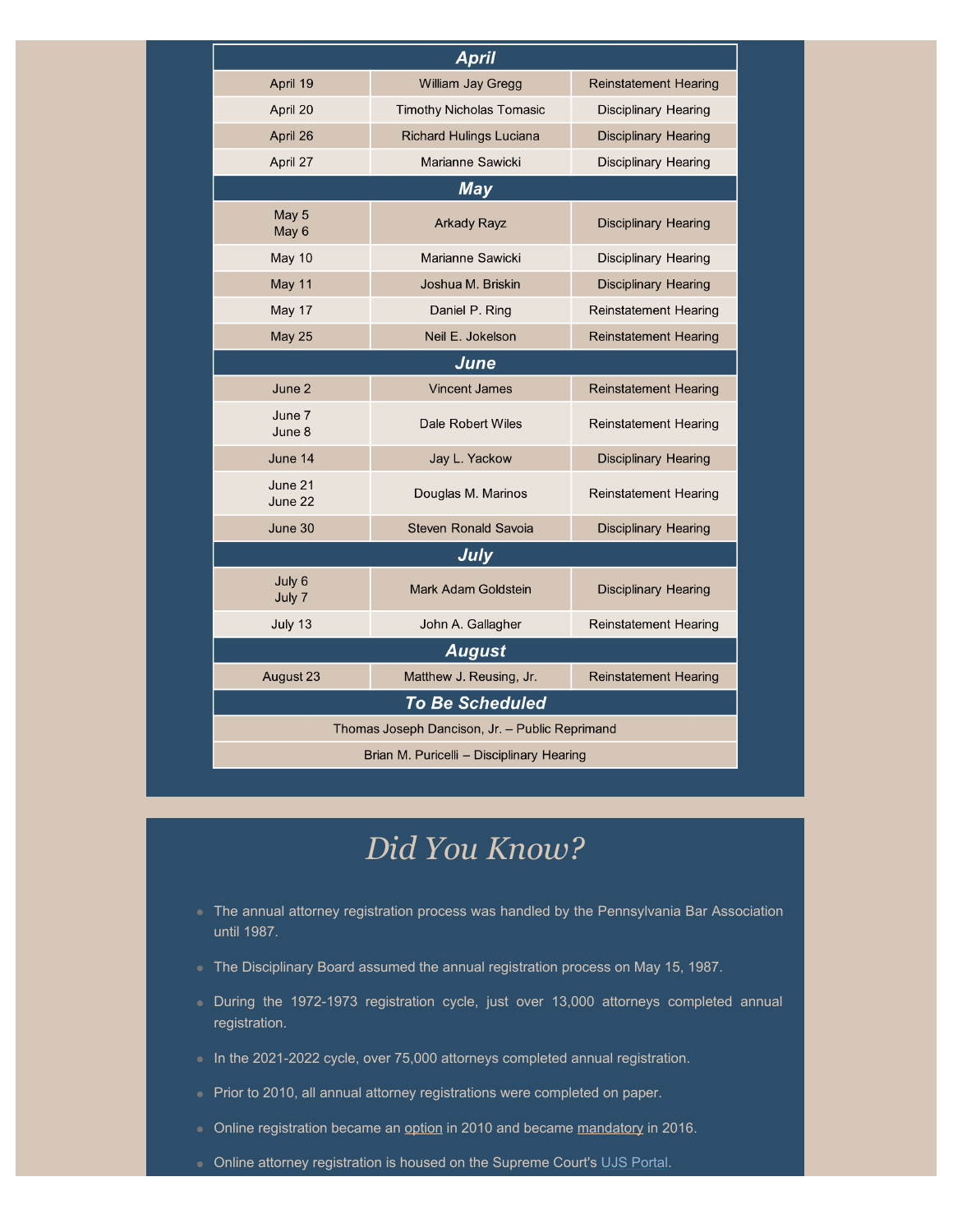### *Trend of Attorneys Registered Annually from 1973-2021*



## *A Look Back...*

#### **Attorney Registration Fee: Where Does It Go?**

As most of the readers of this newsletter probably know, one pays an annual fee for the privilege of practicing law in the Commonwealth of Pennsylvania. For the 2022-2023 registration year, the annual fee is \$275 per active attorney. Members of the bar may wonder, where is this money going?

The annual fee is a combined total of three different charges, each authorized by a rule adopted by the Supreme Court.

The largest component of the fee is imposed by [Rule 219\(a\) of the Pennsylvania Rules of](https://www.padisciplinaryboard.org/for-attorneys/rules/rule/5/#rule-35) [Disciplinary Enforcement,](https://www.padisciplinaryboard.org/for-attorneys/rules/rule/5/#rule-35) which states "Every attorney admitted to practice law in this Commonwealth shall pay an annual fee of \$195.00 and electronically file the annual fee form provided for in this rule by July 1." This fee funds the operations of the Disciplinary Board and its subsidiary offices, including the Attorney Registration Office and the Office of Disciplinary Counsel.

The administration of discipline is not the only function supported by this funding. The work of the Attorney Registration Office touches the professional life of every attorney admitted to practice in Pennsylvania. The Board's website, [www.padisciplinaryboard.org](http://www.padisciplinaryboard.org/), provides public contact information and current status for Pennsylvania attorneys, and is a significant resource for the bar, court officials, and the public in locating and confirming the status of Pennsylvania attorneys. The new Case Research Collection (CRC) serves as a resource for attorneys researching ethical issues. The new [Pro Bono page](https://www.padisciplinaryboard.org/for-attorneys/pro-bono) provides resource links, program overviews, pro bono news items from the Board and contributions from the Pennsylvania IOLTA and CLE Boards. 2021 saw more than 2.8 million visitors to the website, to use these functions and read more than 80 news articles the Board posted to the site.

In addition to these activities, the Board, together with the Pennsylvania Lawyers Fund for Client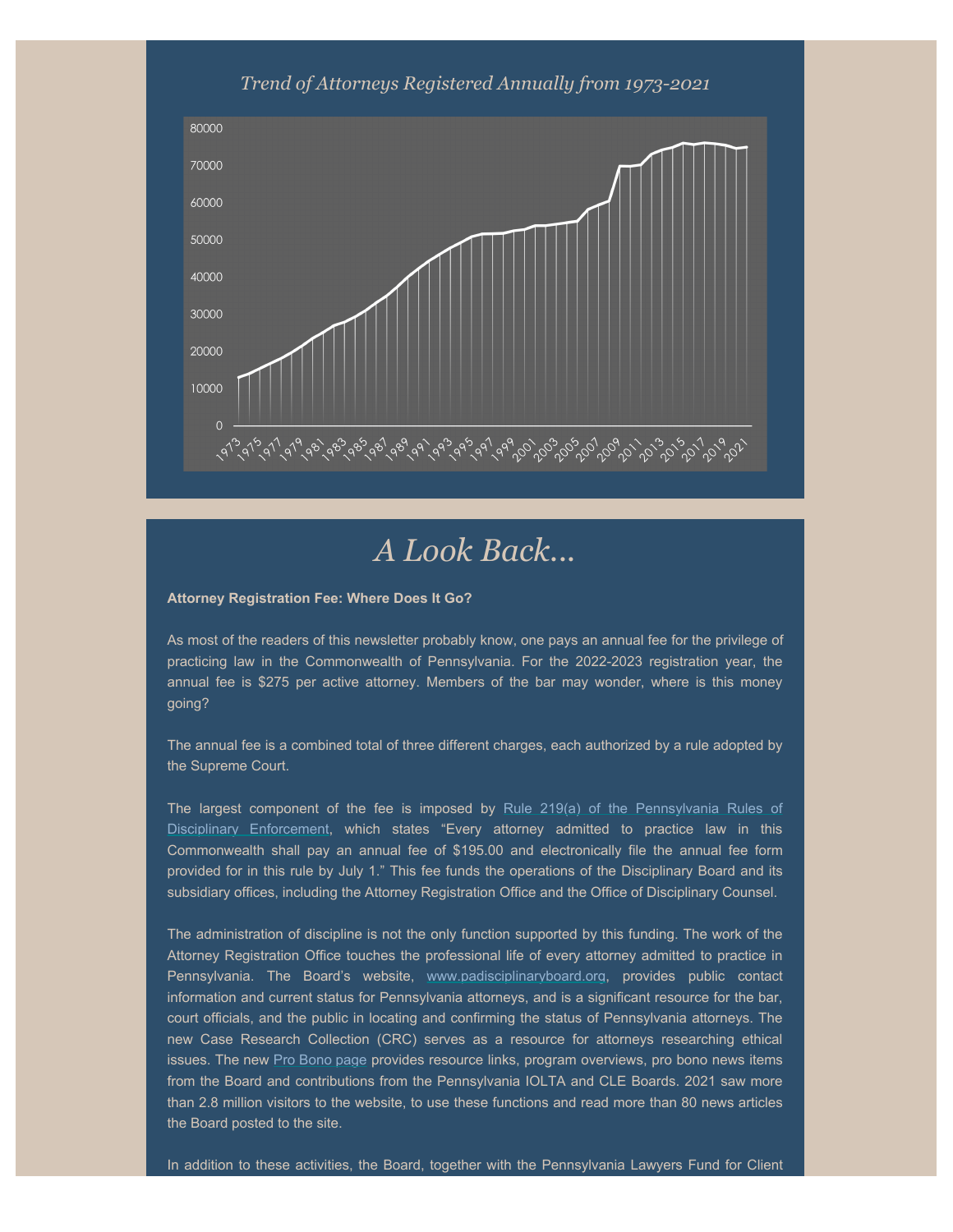Security, funds the peer help organization [Lawyers Concerned for Lawyers of Pennsylvania](https://www.lclpa.org/). One lesson learned quickly in the handling of disciplinary cases is that attorney misconduct is often a product of human frailty more than bad intentions. To act with compassion toward attorneys struggling with challenging life situations, and to prevent the occurrence of misconduct, the Board has made a significant commitment to attorney health and wellness. Its support of and partnership with Lawyers Concerned for Lawyers is a key part of this commitment.

The second component of the fee funds the [Pennsylvania Lawyers Fund for Client Security](https://palawfund.com/) under the authority of [Pa.R.D.E. 502\(b\)](https://www.padisciplinaryboard.org/for-attorneys/rules/rule/5/the-pennsylvania-rules-of-disciplinary-enforcement#rule-53), which provides, "Every attorney who is required to pay an active annual fee under Rule 219…shall pay an additional annual fee of \$50.00 for use by the Fund."

The mission of the Pennsylvania Lawyers Fund for Client Security is to reimburse victims of attorney dishonesty in the practice of law; to preserve the integrity and protect the good name of the legal profession; and to promote public confidence in the legal system and the administration of justice in Pennsylvania. During 2020-2021, the Fund approved 182 claims in the amount of \$686,772. Five awards totaling \$17,538 were rescinded when the attorney against whom the claims were made paid the client, or the client failed to comply with the conditions of the award. The Fund denied 78 claims, and 14 were withdrawn by the claimants. At the end of the fiscal year, 87 claims remained pending, with a potential exposure of \$1,488,353.

The final element of the registration fee funds the [Pennsylvania Interest on Lawyer Trust Accounts](https://www.paiolta.org/) [\(IOLTA\) Board.](https://www.paiolta.org/) This funding is authorized in [Rule 1.15\(u\) of the Rules of Professional Conduct,](https://www.padisciplinaryboard.org/for-attorneys/rules/rule/3/#p-rule-1348) which states, "Every attorney who is required to pay an active annual assessment under Rule 219 of the [Pa.R.D.E.] shall pay an additional annual fee of \$30.00 for use by the IOLTA Board."

The core mission of the Pennsylvania Interest on Lawyers' Trust Accounts (IOLTA) Board is to support the provision of civil legal services to the Commonwealth's poor and disadvantaged, where a basic human need, such as access to shelter, nutrition, or healthcare, is at stake. The IOLTA Board makes grants annually to non-profit organizations, law school clinical programs, and administration of justice projects that provide civil legal services free of charge to the poor and disadvantaged.

These three fees of \$195, \$50, and \$30 add up to a combined fee of \$275. Pennsylvania's fee is comparable to the fees of other similar jurisdictions with a voluntary bar membership (some states require membership in the bar association and, as such, membership is built into the licensing fee): Massachusetts is \$300, New Jersey is \$212, and Illinois is \$385, to name a few. Hopefully, most attorneys will find this a reasonable value for the privilege of practicing law, and for the good works it supports.

# *Office Locations*

## Office of Disciplinary Counsel, Central Intake Office

Established in 2019, Central Intake is supported by one Counsel-in-Charge and five Intake Counsel, and shares one Paralegal with the District IV location of the Office of Disciplinary Counsel. Support staff from the four district office locations assist Intake Counsel and Counsel-in-Charge with clerical tasks on a daily basis and Auditors from the four district offices lend support to Intake Counsel as needed.

Central Intake Counsel-in-Charge, two Intake Counsel, and a Paralegal are located in the District IV (Pittsburgh, PA) location of the Office of Disciplinary Counsel. Two Intake Counsel are located in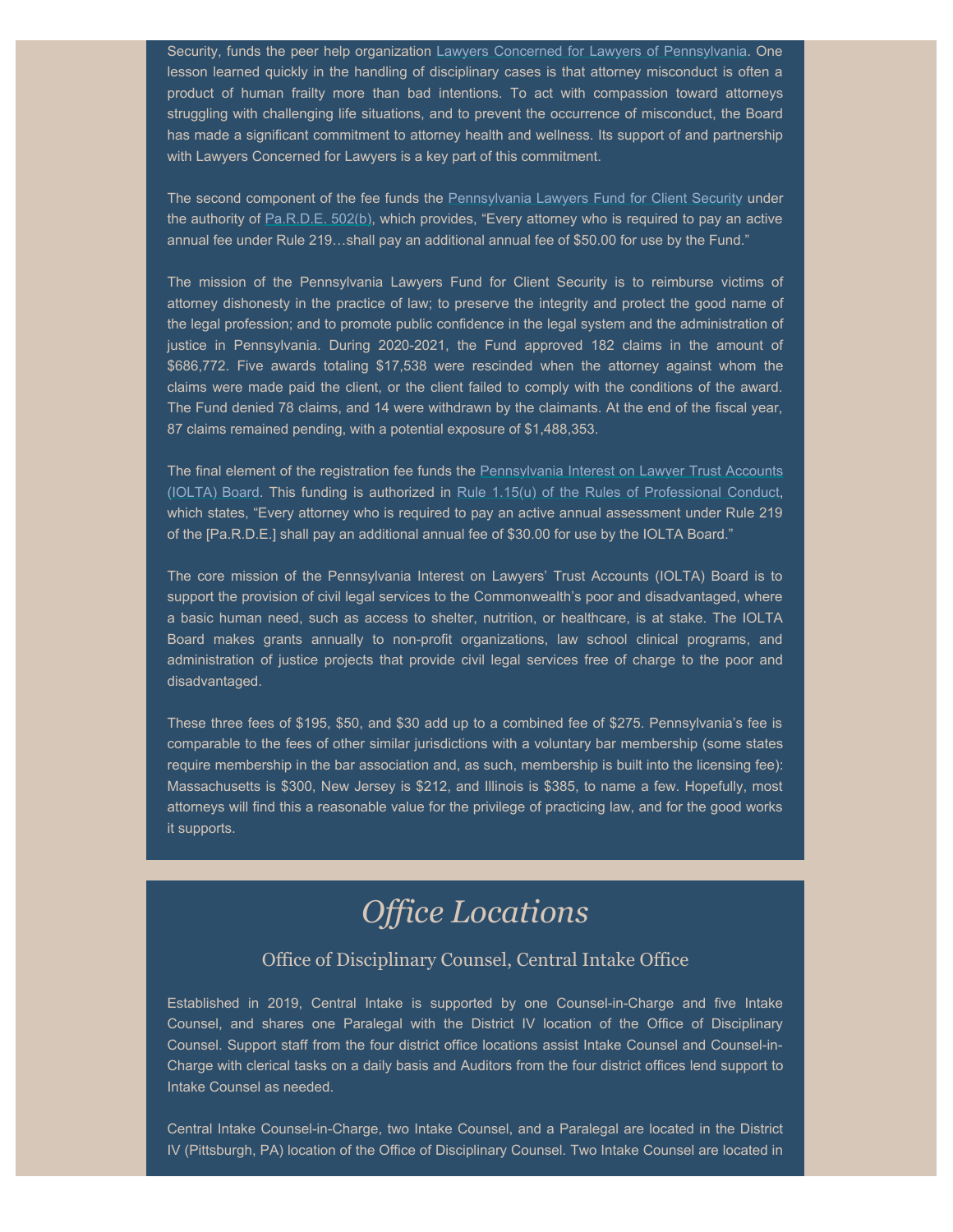the District I (Philadelphia, PA) location and one Intake Counsel is located in the District III (Harrisburg, PA) location.

Central Intake reviews and investigates complaints of attorney misconduct in all counties of the Commonwealth. Complaints are either handled entirely within Central Intake or, in some cases, transferred from Central Intake to Disciplinary Counsel in the appropriate district office location after the initial investigation is completed.

At present, of all complaint files opened system-wide each month, Central Intake handles an average of 200-250 of those new files each month. Immediately prior to 2019 and the establishment of Central Intake, one attorney in each of the district office locations was designated as Intake Counsel and generally handled all matters assigned to intake within that district.

### Long-Serving Board Staff

The Disciplinary Board has had MANY long-serving staff members - we're talking *decades* of service. Nearly half of our current staff members have been with the Board for more than 10 years. There are ten individuals who have 20+ years of service, nine who have 30+ years of service, and two who have been with the Board for more than 40 years!

The longevity is a testament to the dedication of our staff to the Board's mission to protect the public, maintain the integrity of the legal profession, and safeguard the reputation of the courts. We thank all current and former staff for striving to achieve that mission!

Thank You! The Disciplinary Board offers its most sincere gratitude to its current and former staff members. Thank you for your dedication to a legacy of professionalism and ethical practice.

# *Survey Says...*

Many of our current and former Board members were kind enough to provide responses to a recent survey. We received some truly great responses with nearly all making mention of the comradery and relationships formed during their time on the Board. We thank those members who provided their thoughtful responses!

## **We asked...**

*Do you have any additional comments for our readers?*

DISCIPLINARY BOARD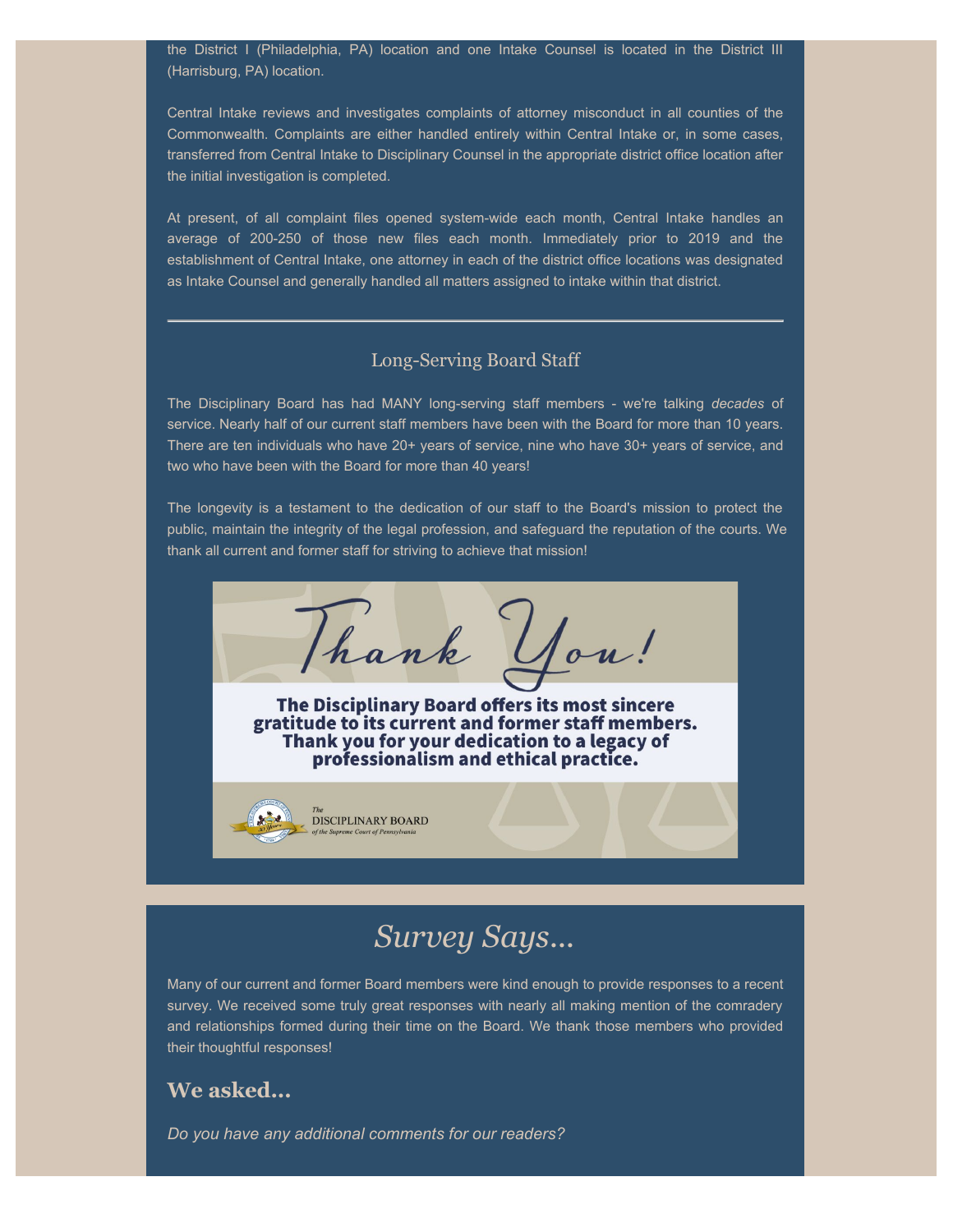## **They answered...**



*"Spend time reviewing our newsletter and website, you'll be amazed at the information/education you'll receive."*

-Jerry M. Lehocky (2018-present), Incoming Board Chair, Vice-Chair 2021-present

*"I was one of the first two nonlawyers appointed to the Disciplinary Board. Professor Winfield Keck and I vowed to go above and beyond expectations so we could ensure that lay persons would be appointed in the future."*

-Nancy M. Neuman (1980-1985)



*"I like to think that I have had some small contribution to the advancement of ethics and professional responsibility of Pennsylvania lawyers. During my time on the Board, and as its Chair, we were tasked with the responsibility of melding the then existing Code of Professional Responsibility into the Model Rules and submit the new Rules of Professional Conduct to the Supreme Court for approval and*

*adoption. It was an immense task and required a lot of hard work. The final product endures to this day."*

-James C. Schwartzman (1983-1989), Chair 1986-1987, Vice-Chair 1985-1986

*"I observed as a non-lawyer just how hard the Board Members (attorneys) worked to preserve their profession. Keep up the good work."* -Judith Heh (1985-1991)



*"Be proud of Pennsylvania's disciplinary system. It is an important part of who we are and how we must conduct ourselves as lawyers."* -Penina K. Lieber (1990-1996)



*"Your integrity is your most important asset."* -Thomas A. Leonard (1991-1997), Chair 1996-1997, Vice-Chair 1995-1996

*"If you are ever offered the opportunity to serve on a Hearing Committee or on the Disciplinary Board, take it! It is such a worthwhile experience."* -Carolyn Wray Rudnitsky (1993-1999), Chair 1998-1999, Vice-Chair 1997-1998



*"I derived satisfaction knowing that what we did as a Board helped maintain the integrity of our profession and hopefully encouraged greater trust in our members by the public."*

-M. David Halpern (1997-2003), Chair 2000-2001



*"Return phone calls, document communications, keep your practice within the boundaries of your knowledge and ability."* -John W. Morris (1998-2003)

*"Please volunteer if you have the time."* -Robert E.J. Curran (2002-2008)

*"Don't try to avoid potential issues. They won't go away. Address them when you*